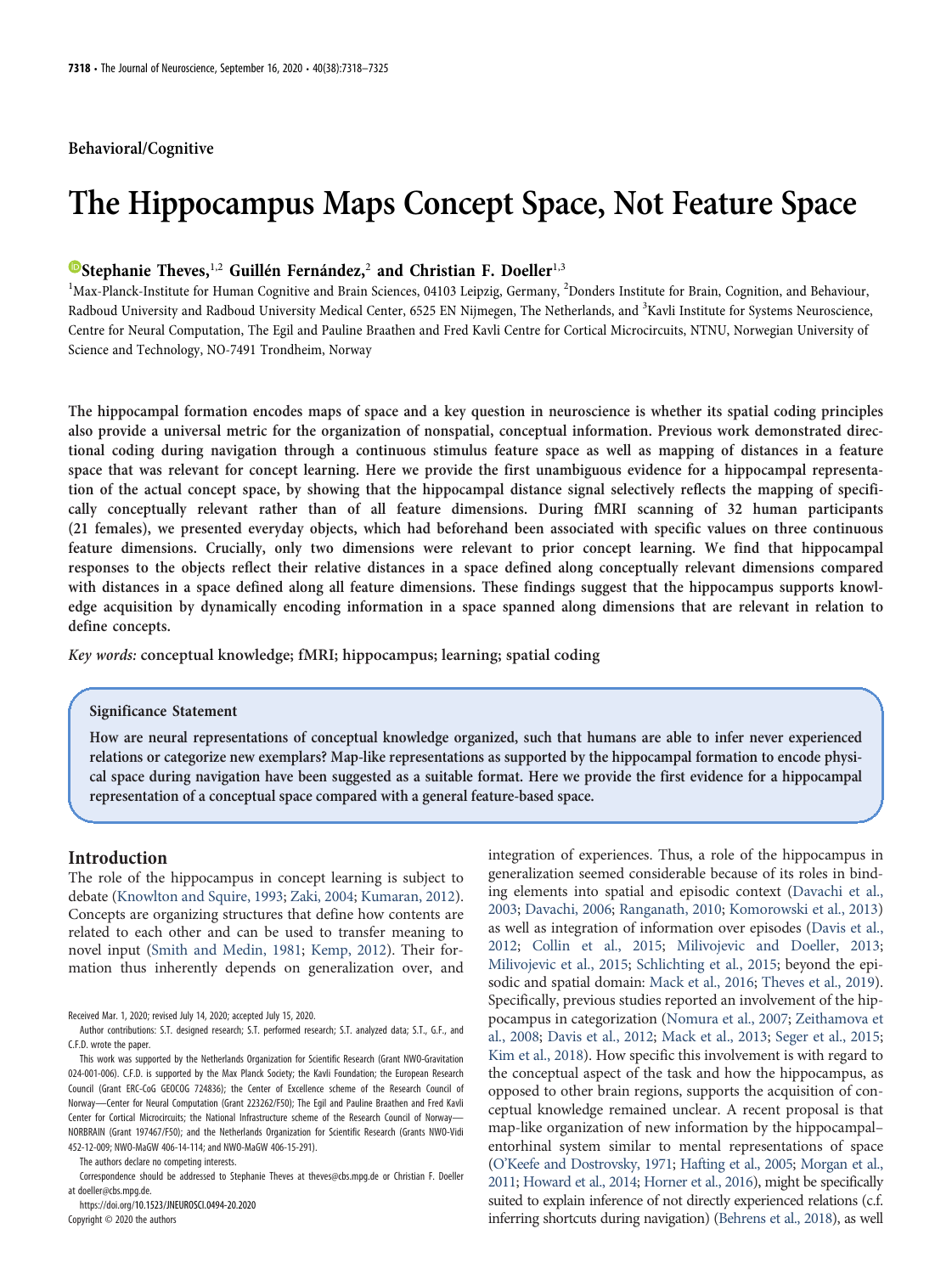as the transfer of meaning to novel information via localization of new input in the conceptual map. However, spatial coding principles have yet never been unambiguously linked to concept learning. So far, evidence for spatial coding in nonspatial domains has been limited to nonspatial feature dimensions without a direct link to conceptual relevance: Electrophysiological recordings in rodents demonstrated the involvement of place and grid cells in coding sound frequency during an auditory discrimination task ([Aronov et al., 2017\)](#page-7-27), and human fMRI studies showed both a directional, grid cell-like signal in entorhinal cortex during active navigation through a stimulus feature space [\(Constantinescu et al., 2016](#page-7-28)), as well as a hippocampal representation of distances in multidimensional feature space that was relevant to concept learning [\(Theves et al., 2019\)](#page-7-15). Specifically, in the latter study, participants acquired a concept of two stimulus categories, which was defined in two-dimensional space along the feature dimensions of the stimuli, via a categorization task. Hippocampal representations of distances in concept space were measured via responses to passively viewed objects that had before been associated with specific stimuli (i.e., positions in concept space). As the associated stimuli only included features that defined the space of the concept, the important question remained whether the hippocampus maps the objects according to all feature dimensions of their associated stimuli (feature space mapping) or specifically for the purpose of concept learning (concept space mapping). Here we aim to distinguish between these two accounts by orthogonally manipulating conceptual and featurebased relationships between objects during learning. In sum, we show that the hippocampal responses to objects reflect the twodimensional distances between objects that emerge from their positions in concept space, compared with distances that emerge in a space including an integration of the conceptually irrelevant feature dimension.

# Materials and Methods

## Experimental design and subject details

Thirty-two healthy students (mean age:  $23 \pm 3$  years; 21 females) from the Radboud University campus participated in this study. All participants were right handed and had normal or corrected-to-normal vision. All participants gave written informed consent and were financially compensated for participation. The study was approved by the local ethics committee (CMO Arnhem-Nijmegen, The Netherlands).

#### Design

In a learning phase, participants acquired a novel concept of two abstract stimulus categories which was defined within a two-dimensional space along two of three stimulus feature dimensions with the diagonal through the two-dimensional space serving as category boundary ([Fig.](#page-2-0) [1](#page-2-0)). The third stimulus feature was irrelevant to categorization and did thus not contribute to the concept space. Participants further learned to associate six everyday objects with six specific abstract stimuli. Here, associated abstract stimuli had to be memorized precisely in all three feature dimensions. Now critically, before and immediately after the learning phase, the everyday objects were presented in the MRI scanner to test whether hippocampal responses to the objects correspond specifically to their two-dimensional conceptual distances rather than to their three-dimensional distances emerging in the full feature space. To distinguish between concept- and feature-based mapping, objects were positioned such that their two- and three-dimensional distance relations were uncorrelated (Pearson's  $r = 0.1$ ).

#### Stimuli

The experiment involved the following two sets of stimuli: everyday objects (generated with the video game Sims; [www.thesims3.com](http://www.thesims3.com)) and abstract stimuli (generated via MATLAB 2014a; [Fig. 1](#page-2-0)B, associations). The abstract stimuli varied along the following three stimulus feature dimensions: opacity, frequency of dots, and frequency of stripes. On each dimension, abstract stimuli could vary along 10 steps, resulting in a total stimulus space of 1000 feature combinations. Step sizes on each of the three feature dimensions were evaluated psychophysically before the experiment to assure comparable discriminability of all three dimensions.

# Procedures

The study took place on 1 d. A learning phase in which the conceptual context of six objects was acquired over the course of four tasks (details below), was preceded and followed by object-viewing blocks (OVB) in the scanner ([Fig. 1\)](#page-2-0). During the OVB, participants performed a target– object detection task (orthogonal to any conceptual content) to assure attention to the stimuli.

#### Object viewing block

Images of seven objects, of which six where used in the learning phase and one served as a catch-object, were presented in a pseudorandomized sequence with a stimulus duration of 1 s and interstimulus intervals of 3.5, 5, and 6.5 s (33.3% each). Participants were instructed to indicate for each object whether it is a trampoline (i.e., a catch object) or not, using a button box (buttons counterbalanced across participants). The task included 246 trials (236 for participant 10) with a catch trial rate of 12%. Each object was presented equally often.

The learning phase comprised four tasks in the following order: associative learning, 3D reconstruction, categorization, and navigating concept space, all before the post-learning OVB. The post-learning OVB was followed by a final 3D recall test ([Fig. 1](#page-2-0)).

#### Associative learning

Associations between the six objects presented in the OVB and specific abstract stimuli had to be learned in alternating encoding and test blocks. The assignment of objects to abstract stimuli was randomized across participants, such that measuring hippocampal responses to the objects during scanning enabled us to read out their conceptual distances rather than visual or semantic similarities. In the encoding blocks, objects were presented next to their corresponding abstract stimulus and participants were instructed to memorize the presented pairs. Participants were told that they will need to memorize the associations in all their features throughout the entire experiment. The presentation order of the six pairs was pseudorandomized with each object/stimulus being equally often presented on the left/right position of the screen. Pairs were presented for 2 s on the screen and each pair was shown three times per encoding block. Each encoding block was followed by a test block in which the object is presented in the center of the screen along with the six abstract stimuli displayed (in a randomized order) below the object. Every association was tested once in blocks 1–6 and twice from block 7 onward in a randomized order. Participants selected the abstract stimulus associated with the presented object via key press (1–6) and received feedback (500 ms) on whether the choice was correct. Participants underwent at least eight encoding and test blocks (i.e., 60 test trials), and beyond that were trained until exceeding 90% accuracy over all previous test trials. An upper limit of 168 test trials was set because of the limited time between the prescheduled fMRI sessions.

#### 3D reconstruction

Encoding and recognition of associations was followed by a free recall. Participants were instructed to precisely recall the abstract stimulus associated with a presented object, and subsequently adjust a start stimulus in all three feature dimensions until it matches the associated stimulus. A trial could only be completed by adjusting all three dimensions correctly. Each of the six abstract stimuli had to be reconstructed once. Dimensions were upregulated and downregulated using six adjacent keys.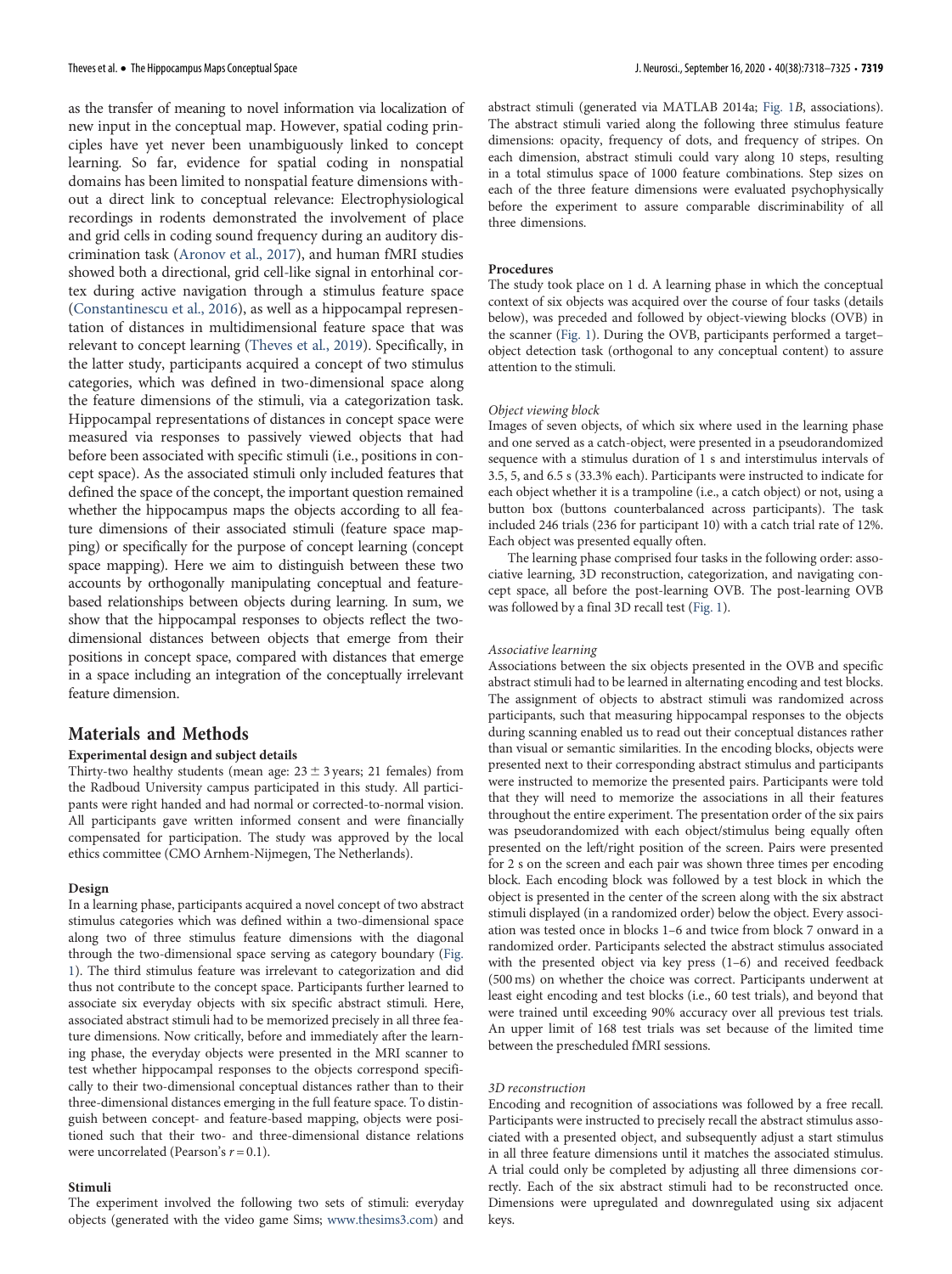

<span id="page-2-0"></span>Figure 1. Experimental design. A, Learning (for details, see B) was framed by OVBs inside the scanner to measure emerging neural representations (for details, see C). A final 3D recall test probed memory across feature dimensions (for details, see D). B, Between OVBs, the following four learning tasks were completed (order: left to right): (1) participants learned six associations between objects and three-dimensional stimuli via encoding and test blocks, and (2) freely recalled them by reconstructing the 3D stimulus associated with a given object until correct; (3) subsequently, they acquired the concept of two stimulus categories via feedback-based categorization along the diagonal in two-dimensional concept space; and (4) navigating concept space required the 2D reconstruction (third dimension randomized) of an object-associated stimulus of a certain category.  $C$ , In the OVBs, the six objects plus an additional catch object were presented pseudorandomly with a stimulus duration of 1 s and interstimulus intervals of 3.5, 5, and 6.5 s while participants performed a catch object detection task. D, During postexperimental assessment of memory across feature dimensions, participants had to reconstruct the 3D stimulus associated with a given object and confirm their choice.

## Categorization

Participants were instructed to categorize abstract stimuli (see Stimuli) into two categories (A and B symbols), based on the relation of the opacity and dot frequency of a stimulus, whereas stripe frequency was unpredictive of category membership. Categories were, unbeknown to the participant, delineated via the diagonal ([Fig. 1](#page-2-0), dashed line) through a two-dimensional space spanned by the two relevant feature dimensions (2D concept space). As training stimuli, we selected for each participant a subset of 720 stimuli from the total stimulus space (1000 possible 3D feature combinations), including all possible off-diagonal combinations of opacity and dot frequency with randomly selected stripe frequency values. Stimuli were presented in a randomized sequence. In each trial, one abstract stimulus was presented in the center of the screen, and its category had to be selected via key press. Participants were given a maximum of 6 s to respond, and each response was followed by feedback (500 ms). Categorization training included at least 300 trials and afterward stopped when accuracy exceeded 85% across all previous trials or

the maximal number of 720 trials (set because of time constraints between fMRI sessions) was reached. Instructions did not include any indications of a spatial rule.

We did not define an absolute performance criterion for "associative learning" and "categorization" since we expected high across-subject variance in both tasks (based on previous and pilot work), and time was constrained given the learning phase taking place in between two prescheduled fMRI sessions. We also did not opt for a fixed number of trials to avoid unnecessary training in one task when a participant would have needed more trials to achieve high performance in the other task. Instead, with the present combination of trial limit and performance criterion, we intended to optimize the division of training time between these two tasks on an individual-subject level. Importantly, the term "criterion" does not refer to the exclusion criterion (this instead was based on the actual chance level (16.6% in associative learning, 50% in categorization).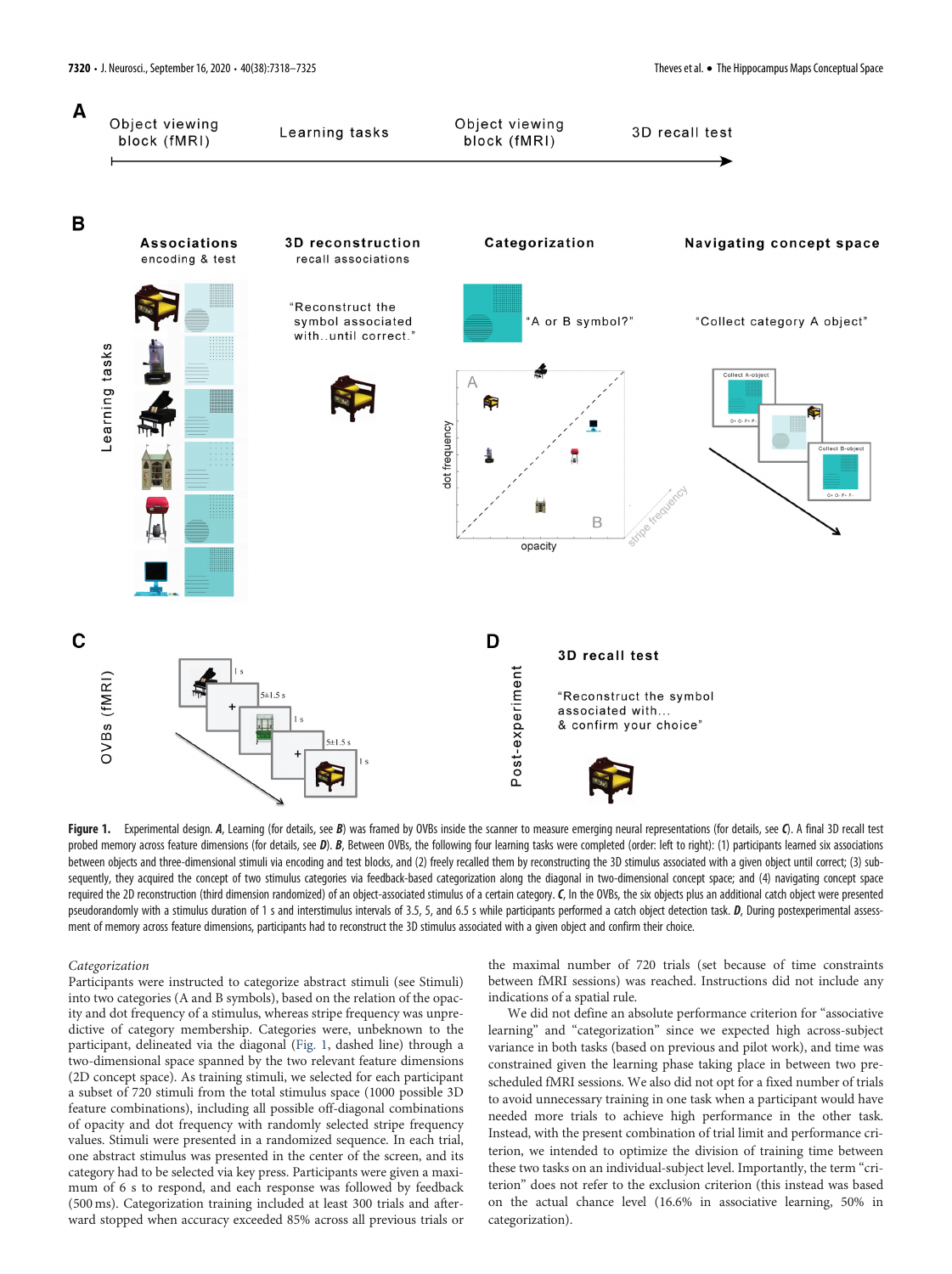# Navigating 2D concept space

In each trial, an abstract stimulus (selected from the total pool of 1000 possible 3D combinations) was presented and participants were instructed to "collect" an object of a certain category (i.e., "Collect an Aobject") by editing the two feature dimensions that were relevant for category membership (using four adjacent keys). Thus, they had to combine their knowledge of the specific object–stimulus pairs with categorical rule knowledge. A trial was completed when they navigated to one of the object "locations" that met the category-specific ratio of opacity and dot frequency and the collected object appeared together with its associated 3D stimulus on the screen. The third, conceptually irrelevant dimension had not to be adjusted by the participants. Instead, it was randomized across trials and remained constant within a trial. Once a participant correctly adjusted opacity and dot frequency to one of the required object locations, also the third feature switched to the respective value, serving as a reminder of the 3D associations relevant in subsequent tasks. There were 30 different start positions: 15 in category A, 15 in category B. Targets (Collect A-object or Collect B-object) were assigned pseudorandomly to the start positions, such that in half of the trials participants had to change the category field, while in the other half they did not. The task comprised 60 trials. Participants were instructed to collect each of the six objects at least seven times. The rationale behind the task was to familiarize participants with the conceptual context of the objects. Importantly, no distance relationships between the objects were introduced through this process, because participants did not navigate between the locations of the objects but started from random positions in the feature space.

## 3D recall test (subsequent to postlearning OVB)

We wanted to assure, that adjusting only the conceptually relevant dimensions during navigation did not result in a better memory of these two over the third feature of the six object-associated stimuli. Thus, on being cued by an object, participants had to adjust the three features of a start stimulus to match the stimulus associated with the object and eventually confirm their choice to enter the next trial. Each abstract stimulus had to be constructed four times. This allowed us to compare error rates in recall accuracy of the three feature dimensions. One participant did not conduct this task.

All tasks were conducted using Presentation 16.4 (NBS), except the 3D reconstruction, Navigation, and 3D recall tasks, which were programmed using Anaconda 2.7 (Python).

#### MRI methods

All images were acquired using a 3T PrismaFit MR scanner equipped with a 32-channel head coil (Siemens). A 4D multiband sequence (84 slices; multislice mode; interleaved; voxel size, 2 mm isotropic; TR = 1500 ms; TE = 28 ms; flip angle =  $65^{\circ}$ , acceleration factor PE= 2; FOV = 210 mm) was used for functional image acquisition. In addition, a structural T1 sequence (MPRAGE, 1 mm isotropic; TE = 3.03 ms; TR = 2300 ms; flip angle =  $8^\circ$ ; FOV = 256  $\times$  256  $\times$  192 mm) was acquired. Separate magnitude and phase images were acquired to create a gradient field map (multiband sequence with voxel size of  $3.5 \times 3.5 \times 2.0$  mm;  $TR = 1020$  ms;  $TE = 10$  ms; flip angle =  $45^{\circ}$ ).

Preprocessing of functional images was performed with FSL 5.0.9. Motion correction and high-pass filtering at 100 s was applied to the functional datasets. The following exclusion criteria for excessive motion were applied: mean absolute displacement  $>2$  mm; or peak in absolute displacement  $>4$  mm; mean  $\pm$  SD of absolute displacement of the analyzed sample:  $0.427 \pm 0.205$  mm (before) and  $0.438 \pm 0.199$  mm (after). The FSL brain extraction toolbox was used to create a skull-stripped structural image. The structural scans were downsampled to 2 mm (matching the functional image resolution) and segmented into gray matter, white matter (WM), and CSF. Spatial smoothing (Gaussian) was performed at 3 mm. Mean intensity values at each time point were extracted for WM and used as nuisance regressors in the general linear model (GLM) analyses (see below). Structural images were registered to the MNI template. For each functional dataset (pre-learning, postlearning), the preprocessed mean image was registered to the individual structural scan and the MNI template. The coregistration parameters of the mean functional image were applied to all functional volumes.

#### Statistical analyses

# fMRI data analysis: first level GLMs

All GLMs (GLM 1–2) included regressors accounting for catch trials and button presses as well as six motion parameters as covariates.

2D versus 3D: Distances between objects in the two-dimensional concept and three-dimensional feature space were modeled in the same GLM (GLM 1), using a stimulus onset regressor indicating the onset and duration of an object on the screen and two regressors being parametrically weighted by the two-dimensional and three-dimensional distances between an object to the preceding object, respectively. Distances between objects in either space were calculated given the feature-based coordinates of the associated stimuli on the respectively relevant dimensions. Smaller distances were expected to result in lower signals, reflecting fMRI adaptation. We calculated the contrast between the two- and three-dimensional distance regressors (2D vs 3D contrast).

2D versus 2D(irrelevant) dimensionality control: If a potential difference in the 2D versus 3D contrast (GLM 1) would be merely because of a difference in dimensionality (i.e., a coding preference of the hippocampus for two dimensions) rather than because of a difference in conceptual relevance, two-dimensional distances in concept space  $(2Dxy)$ should not explain the hippocampal signal better than two-dimensional distances derived from a combination with the conceptually irrelevant zaxis ( $2Dxz$ ,  $2Dyz$ ). Thus, we ran a GLM (GLM 2) with all three twodimensional distance predictions as regressors (2Dxy, 2Dxz, 2Dyz) and contrasted the 2Dxy regressor against both alternative 2D regressors (2Dxz, 2Dyz). Resulting  $\beta$ -maps were transformed to MNI space to extract the average  $\beta$  value of each ROI for subsequent analysis.

## fMRI data analysis: group-level analyses

First-level contrasts of the  $\beta$  estimates of the distance regressors were each averaged across all voxels within an ROI for each participant, and the distribution of these values was tested for significance (at  $\alpha = 5\%$ ) using one-sample permutation t tests [\(Groppe, 2010\)](#page-7-29) in which 1000 random permutations were computed to estimate the distribution of the null hypothesis. Correction for multiple comparisons for the number of spatial models tested [main analysis (GLM1): models 2D, 3D; post hoc dimensionality control analysis (GLM 2): models 2Dxy, 2Dxz, 2Dyz] were performed using the t-max method ([Blair and Karniski, 1993](#page-7-30)). Because of clear directed predictions on the relations between fMRI adaptation and distance (e.g., decreasing distance was supposed to be reflected in a higher fMRI adaptation, following the study by [Theves et](#page-7-15) [al., 2019\)](#page-7-15), one-sided tests were applied. To test for effects on the wholebrain level, individual contrasts of the 2D versus 3D comparison were subjected to the second-level analysis. Cluster extend-based thresholding  $(z = 3.1, p = 0.05)$  was performed to correct for multiple comparisons.

#### ROI definition

For the hippocampal ROI mask, we thresholded probability maps from the Harvard-Oxford structural cortical atlas of the hippocampus at 50% probability.

# **Results**

## Behavior

#### Object detection task (fMRI session)

The six objects that were associated with abstract stimuli during learning plus an additional catch object were presented multiple times in a randomized sequence that was identical between the prelearning block and the postlearning block. Participants indicated via button press whether or not a presented object was the catch object. The task was performed with high accuracy (percentage of correct responses: pre-learning (mean  $\pm$  SD): 98.28  $\pm$  3016%; post-learning: 98,018  $\pm$  1991%), indicating that participants paid attention to the objects.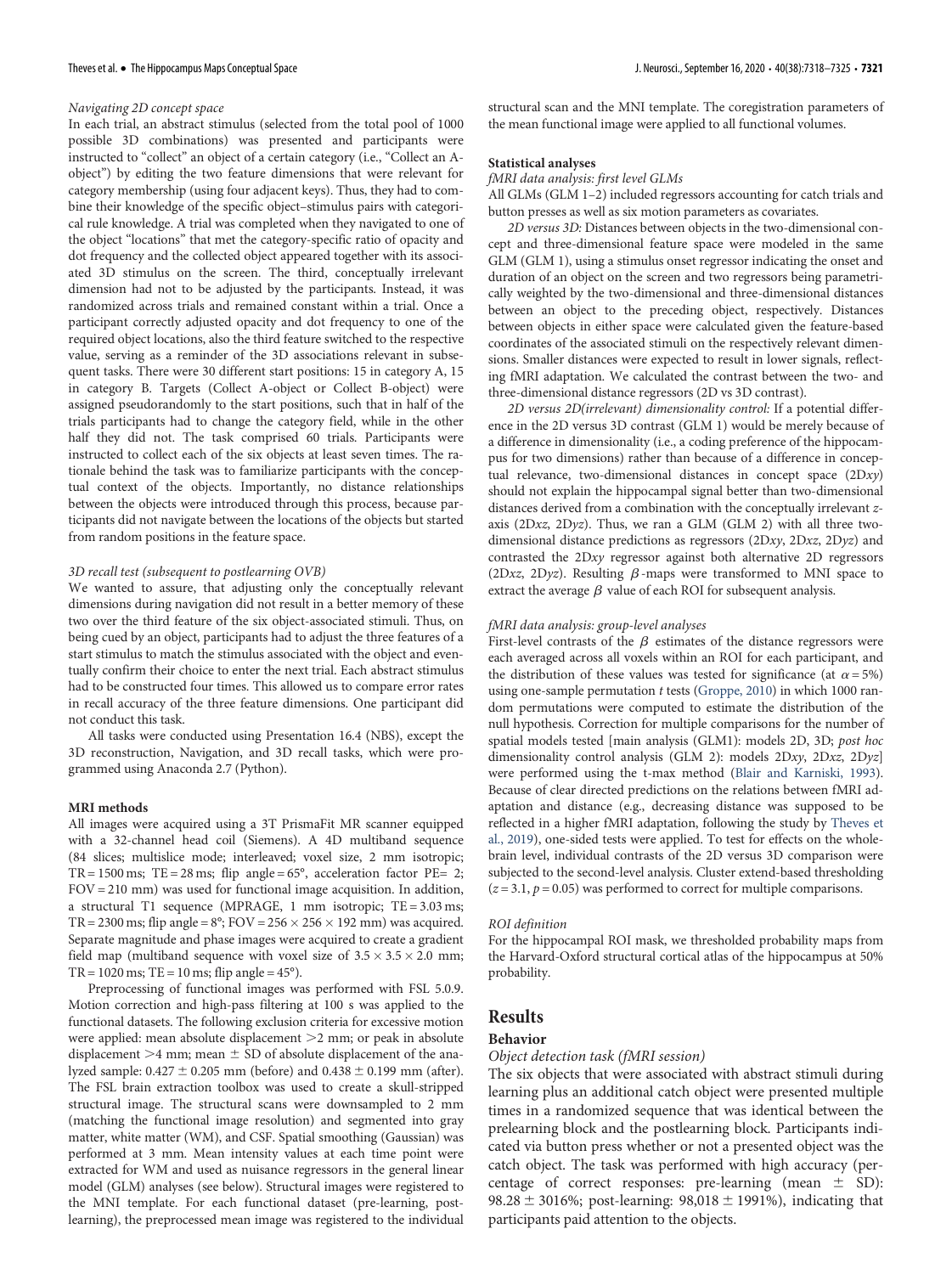## Learning tasks

Associative learning. Associations between objects and abstract stimuli were studied in alternating encoding and test blocks. Participants performed between 60 and, maximally, 168 test trials (mean  $\pm$  SD: 137.313  $\pm$  40.689 trials), and within that range training was terminated on reaching accurate performance in 90% of all previous trials (see rationale for criterion in Procedures). The average final accuracy level was 87.315  $\pm$ 7.993% across all participants. Fifteen participants who did not fully reach the criterion within the trial limit were just short of 90% accuracy in the final trial (82.537  $\pm$  9.710%). Thus, all participants exceeded chance level (i.e., 16.6%) by far.

3D reconstruction. The six object-to-abstract stimulus associations were each recalled once in a 3D reconstruction task, in which on an object cue, the associated stimulus had to be reconstructed by adjusting all three feature dimensions to the correct value. Each trial ended on correct completion. An ANOVA comparing deviation of "different coordinates visited" from "required steps" across dimensions ( $F = 11.8$ ,  $p < 0.0001$ ; post hoc paired t tests: x vs y:  $p = 0.013$ ,  $t_{(31)} = 2.739$ ; x vs z:  $p = 0.001$ ,  $t_{(31)} = 4.391$ ; y vs z:  $p = 0.115$ ,  $t_{(31)} = 1.608$ ) shows that editing dimension z was accomplished with fewer unnecessary edits compared with dimension  $x$  and equally well relative to dimension  $y$ , indicating that the later conceptually irrelevant dimension  $z$  was initially encoded. The ultimate knowledge of all three dimensions at the end of learning and critical time of scanning is, however, appropriately captured by the final 3D recall test.

Categorization. Participants learned to categorize abstract stimuli within at least 300, but maximally 720 feedback-based trials (542.906  $\pm$  205.428 trials). Within this range, training stopped when 85% of all previous trials had been classified correctly. Across all participants, the average accuracy was  $82.892 \pm 4.639$ . Sixteen participants narrowly missed 85% accuracy in their final trial (79.158  $\pm$  3.488%). Thus, all participants performed considerably above chance-level (i.e., 50%).

Navigating 2D concept space. Categorical knowledge as well as knowledge about the six object associations had to be combined in a subsequent "navigation in concept space." Here each trial required collecting an object of a certain category by adjusting the two conceptually relevant feature dimensions until a category-specific object location was reached. All objects were on average collected at least seven times.

3D recall test (postscanning). Subsequent to the final scanning session, recall accuracy of all three dimensions of the abstract stimuli was tested in a 3D reconstruction task that required participants to confirm their adjustments as soon as they considered them correct. Recall errors [deviation of reconstructed value from actual coordinate; opacity (10):  $0.440 \pm 0.472$ ; frequency dots (y):  $0.427 \pm 0.474$ ; frequency stripes (z):  $0.701 \pm 0.725$ ;  $n = 31$ ] did not differ across dimensions  $(F_{(2,92)} = 2.44,$  $p = 0.0932$ ;  $n = 31$ ; post hoc pairwise tests between relevant and irrelevant dimensions: x vs z:  $t_{(30)} = -1.710$ ,  $p = 0.109$ ; y vs z:  $t_{(30)} = -1.792$ ,  $p = 0.091$ ).

## fMRI

# Hippocampal signal reflects distances in a 2D concept space, not in a 3D feature space

We hypothesized that the hippocampus supports the formation of conceptual knowledge by organizing novel information in a space defined along conceptually relevant dimensions. Following the study by [Theves et al. \(2019\)](#page-7-15), we expected distances between objects in an abstract space defined along stimulus feature dimensions to be reflected in fMRI adaptation in which the

distance to the preceding object would scale with the strength of the hippocampal response (smaller distances relate to higher similarity of the neural response pattern and thus in higher adaptation). The representation of feature-based distances reported in the study by [Theves et al. \(2019\)](#page-7-15) was shown to be specific to the hippocampus (no effects in whole brain or in ROI analyses on control regions: lateral occipital cortex, postcentral gyrus, entorhinal cortex). Here, we aim to further examine this hippocampal distance effect by probing whether hippocampal responses to the objects are explained specifically by distances between objects in a concept space (defined only along the two conceptually relevant stimulus feature dimensions) or by distance predictions derived from a space defined along all three stimulus dimensions in feature space. We found that hippocampal adaptation significantly scaled with distances between objects in the two-dimensional concept space, but not with distances derived from the full three-dimensional feature space (2D:  $t_{(31)} = 3.090$ ,  $p = 0.003$ ; 3D:  $t_{(31)} = -1.434$ ,  $p = 0.916$ ; corrected for multiple comparisons; see Materials and Methods). The two-dimensional conceptual distances also explain the hippocampal response significantly better than the three-dimensional feature-based distances (contrast 2D vs 3D:  $t_{(31)} = 3.163$ ,  $p = 0.001$ ; [Fig. 2](#page-5-0)B). We did not observe significant 2D versus 3D effects in other brain regions (whole-brain cluster-extend-based thresholding,  $z = 3.1$ ,  $p = 0.05$ ).

## The 2D concept versus 3D feature space contrast does not reflect differences in dimensionality

If the better fit of the hippocampal response by the two-dimensional (vs the three-dimensional) distances would merely reflect a difference in dimensionality (i.e., a coding preference of the hippocampus for two dimensions) rather than a difference in conceptual relevance between both spaces, two-dimensional distances in concept space  $(xy)$  should not explain the hippocampal signal better than two-dimensional distance predictions derived from a combination with the conceptually irrelevant feature dimension [i.e., the opacity-dot frequency  $(xz)$  plane or stripe frequency–dot frequency (yz) plane]. Thus, we constructed a GLM with 2Dxy (concept space), 2Dxz, and 2Dyz as regressors. Only the 2D distance in concept space, but none of the alternative 2D models integrating z, predicts the hippocampal signal [2D(xy):  $t_{(31)} = 2.678$ ,  $p = 0.010$ ; 2D(xz):  $t_{(31)} = 0.268$ ,  $p = 0.497$ ; 2D(yz):  $t_{(31)}$  =1.569, p = 0.847; corrected for multiple comparisons]. The 2Dxy (concept space) also reveals a significantly stronger adaptation than the 2D controls (2Dxy vs 2Dxz:  $t_{(31)}$  = 2.439  $p = 0.015$ ; 2Dxy vs 2Dyz:  $t_{(31)} = 2.786$ ,  $p = 0.004$ ; corrected for multiple comparisons; [Fig. 2](#page-5-0)C).

# **Discussion**

For the first time, we demonstrate a direct link between concept learning and hippocampal representations of abstract spaces defined by nonspatial dimensions. While the hippocampus had before been shown to encode distances in a multidimensional feature space as a result of concept learning ([Theves et al., 2019\)](#page-7-15), we here intended to discriminate whether this representation reflects the complete feature space or specifically the space embedding the concept. In our design, object relationships could be described in a two-dimensional concept space defined along only conceptually relevant stimulus dimensions and in a threedimensional feature space defined along all stimulus dimensions. We found that hippocampal representations of objects encountered during prior concept learning reflected their concept- and not their feature-based distances. This effect could not be attributed to the difference in dimensionality between concept and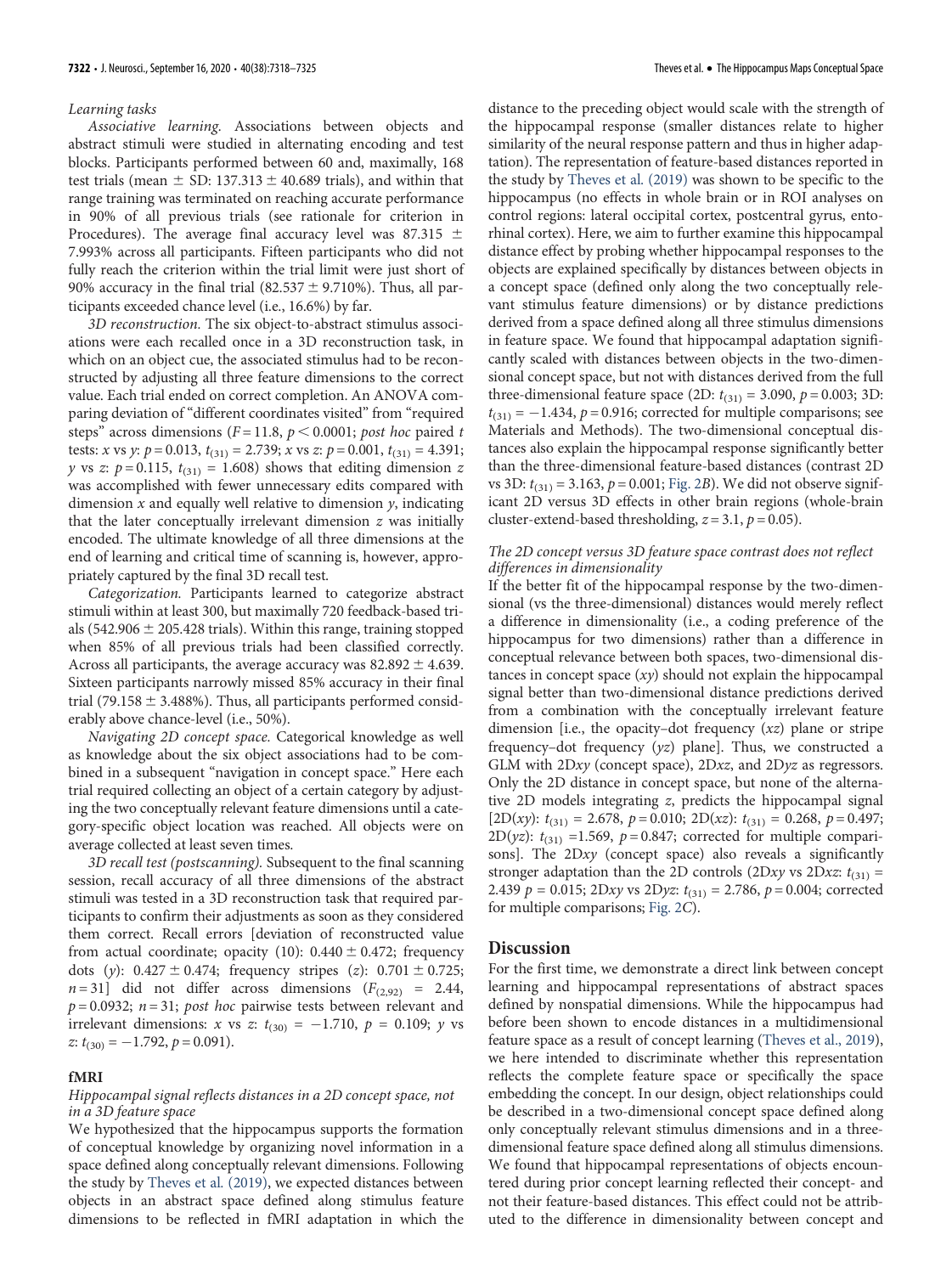

<span id="page-5-0"></span>Figure 2. Hippocampal distance code for concept space revealed by fMRI adaptation. A, Schematic of two-dimensional object positions and distances between objects in concept space (left) and three-dimensional object positions and distances between objects in feature space (right). B, Average of contrast of parameter estimates (cope) of the 2D versus 3D distance adaptation regressors in all hippocampal voxels. Hippocampal adaptation decreases with increasing two-dimensional conceptual distance between successively presented objects significantly more than with three-dimensional feature-based distance between objects. C, Control for complexity difference between two- and three-dimensional representation: two-dimensional distances from conceptual space (xy) were compared with two-dimensional distances derived from a combination of the conceptually relevant x-axis (left) and y-axis (right) with the irrelevant z-axis. If the better fit of 2D(xy) distances versus 3D distances (B) reflects a preference of the hippocampus for 2D codes, 2D(xy) should not fit better than 2D(xz) or 2D(yz). Bars reflect the mean. Central marks of the boxes indicate the median, the bottom and top edges of the boxes indicate the 25th and 75th percentiles, whiskers extend to extreme data points not considered outliers; outliers are plotted as red crosses. Asterisk (\*) indicates significance at  $p < 0.05$ .

feature space predictions and a potential coding preference of the hippocampus for two dimensions, as the two-dimensional distances in concept space also explained the hippocampal signal significantly better than alternative two-dimensional distances derived from combinations with the conceptually irrelevant feature dimension. Thus, the hippocampal signal reflects only a representation of distances in a space spanned by the dimensions that were relevant in relation to each other to define the concept, while the mnemonically, but not conceptually, relevant third dimension was not integrated in a multidimensional representation. In sum, we show that the hippocampus organizes new information in a map-like representation in support of concept learning.

First, this suggests that during concept learning, the hippocampus actively organizes new information in a multidimensional space according to conceptually relevant dimensions, and not according to any perceptually present information. The notion that hippocampal spatial codes might not involve incidental sensory information is also in accordance with recent investigations in rodents ([Aronov et al., 2017](#page-7-27)). In the context of the current study, it should further be noted that the better fit of concept- over feature-based distances to the hippocampal signal also speaks against the distance representation being a secondary effect, reflecting the similarity of the sensory input to the hippocampus during potential pattern completion to the associated three-dimensional stimuli.

The present effect further distinguishes between conceptual and general task relevance: all three feature dimensions are task relevant with respect to the mnemonic component of the learning phase. Specifically, concept learning (i.e., categorization) requires setting two feature dimensions in relation to each other, making a map-like representation that integrates both dimensions advantageous. Thus, regarding the question of whether spatial codes in the hippocampus are domain general, it is conceivable that the hippocampus organizes information along arbitrary dimensions (spatial or abstract) into map-like representations as long as the dimensions are relevant in relation to each other ([Eichenbaum, 2004;](#page-7-31) navigation in or representation of 2D spaces; [Constantinescu et al., 2016;](#page-7-28) [Bao et al., 2019;](#page-7-32) [Theves et al.,](#page-7-15) [2019\)](#page-7-15). Regarding the role of the hippocampus in concept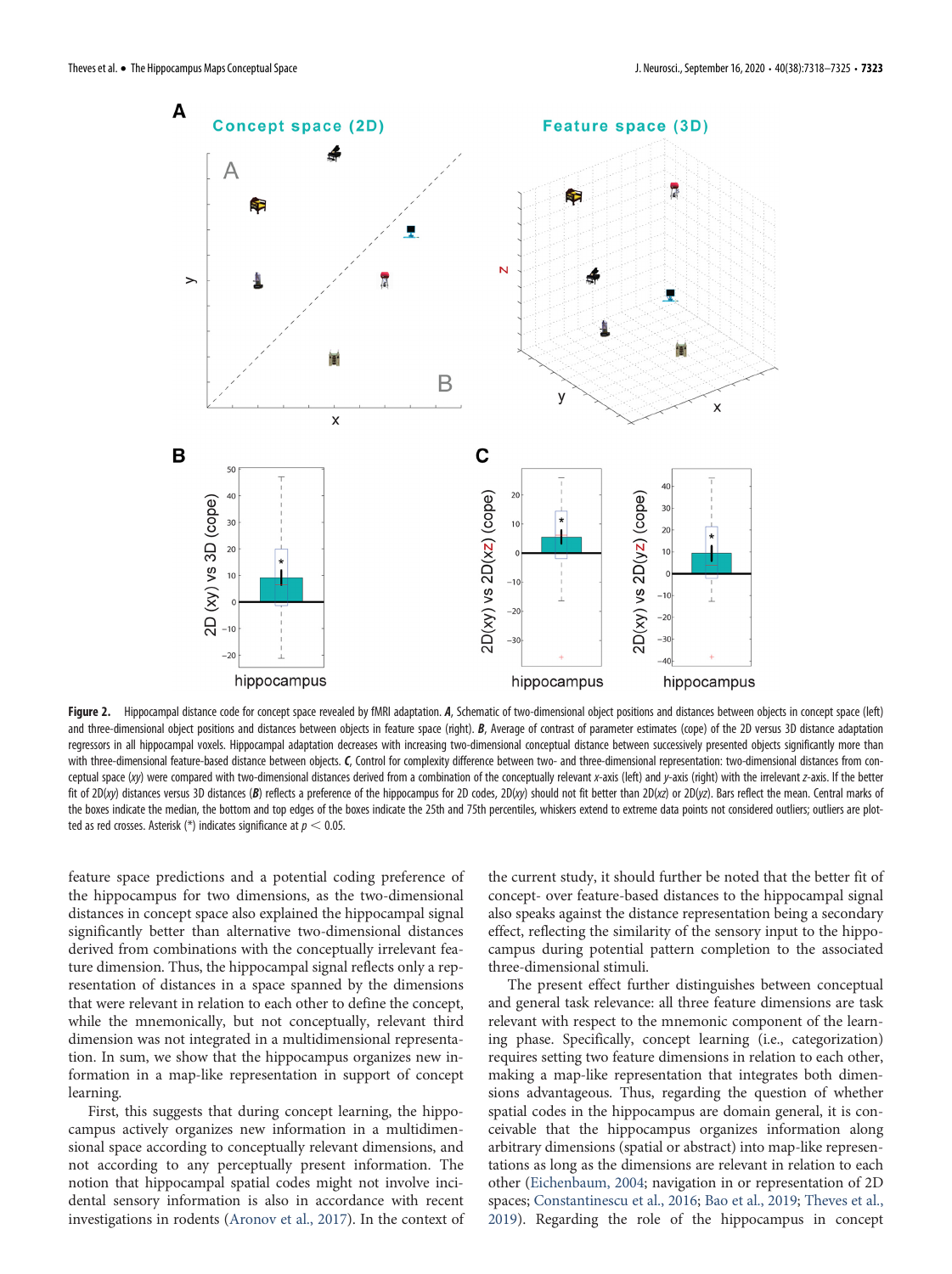learning in particular, hippocampal spatial codes can be considered a candidate mechanism that is specifically suited to address the typically relational nature of conceptual knowledge (i.e., knowing which features and relations between them distinguish different categories).

Despite evidence for three-dimensional spatial coding in the hippocampus [\(Yartsev and Ulanovsky, 2013](#page-7-33); [Kim et al., 2017;](#page-7-34) [Porter et al., 2018;](#page-7-35) [Wohlgemuth et al., 2018](#page-7-36)), it is currently unknown whether the hippocampus would map a 3D concept space if three dimensions were conceptually relevant. Accordingly, one might speculate on whether a potential hippocampal preference for two dimensions favors the 2D over the 3D model. Critically, if this would be the only reason for the better fit of the two-dimensional distances to the hippocampal signal, while there are no differences regarding the integration of feature dimensions in a combined representation, we would expect the two-dimensional distances derived from combinations with the conceptually irrelevant dimension to be encoded in the same way as the twodimensional conceptual distances and thus to likewise fit the hippocampal response. We ruled out this alternative by showing that two-dimensional distances in concept space (2Dxy) explain hippocampal responses significantly better than two-dimensional distance predictions that were derived by combinations with the irrelevant dimension [opacity–stripe frequency plane (2Dxz) or dot frequency–stripe frequency plane (2Dyz)].

Further, we ensured that the better fit of the two-dimensional conceptual distances cannot be attributed to weak memory of the conceptually irrelevant dimension. It should be noted that initial encoding of 3D associations took place before the conceptual relevance of two dimensions was introduced via the categorization task and should thus not be affected by this manipulation. To test memory as a result of all learning tasks at the time of scanning, participants were required to reconstruct the stimuli in all three feature dimensions after the postlearning fMRI session. Importantly, this 3D recall test revealed very high recall performance in all three dimensions (i.e., the average error below 1 step) and no difference in recall error across dimensions, ensuring that the third dimension was well encoded, even to degrees that are statistically equal to the conceptual dimensions. Although, differences between dimensions were not significant, the recall error for the conceptually irrelevant dimension was marginally higher. We consider this marginal difference unlikely to account for our pattern of results: the order of distance relations across object pairs in 3D (or alternatively 2Dxz/yz) feature space, would not be reversed by slight metric deviations on dimension z, leaving the respective feature-based distances a relatively appropriate prediction. Thus, if the only difference between the two conceptually relevant dimensions  $(x, y)$  and the third dimension would be a slight difference in memory precision, 2Dxy distances should at most fit the hippocampal signal marginally better than distances in 3D (or alternatively,  $2Dxz/yz$ ); but one of these alternative models should have some explanatory power for the hippocampal signal on its own. Instead, we demonstrate that none of these alternative distance regressors that entails an integration of dimension z can explain the hippocampal signal. Together, these results show that only the two dimensions that were relevant in relation (i.e., defining a concept) were integrated in a combined map-like representation, while the mnemonically, but not conceptually, relevant dimension was not. This suggests that the hippocampus can carve out (and represent) conceptual information from the totality of features, despite encoding specific exemplars in all detail.

As such, the present results help to elucidate the role of the hippocampus in concept learning. Previous studies suggested a role of the hippocampus in categorization [\(Nomura et al., 2007;](#page-7-16) [Zeithamova et al., 2008;](#page-7-17) [Davis et al., 2012](#page-7-9); [Mack et al., 2013;](#page-7-18) [Seger et al., 2015;](#page-7-19) [Kim et al., 2018\)](#page-7-20). How specific this involvement is with regard to the conceptual aspect of the task and how the hippocampus, as opposed to other brain regions, supports the acquisition of conceptual knowledge remained unclear. A recent proposal is that the spatial coding properties of the hippocampus and entorhinal cortex might be specifically suited to create representations that enable processes critical for the flexible use of knowledge such as inference and transfer [\(Behrens et al.,](#page-7-26) [2018\)](#page-7-26). The first experimental evidence demonstrated spatial coding principles in other cognitive domains [\(Tavares et al., 2015;](#page-7-37) [Constantinescu et al., 2016;](#page-7-28) [Aronov et al., 2017](#page-7-27); [Nau et al., 2018;](#page-7-38) [Staudigl et al., 2018](#page-7-39); [Bao et al., 2019](#page-7-32); [Theves et al., 2019\)](#page-7-15), and here we now link a spatial format of representation directly to concept learning. It has been proposed [\(Behrens et al., 2018\)](#page-7-26) that while entorhinal grid cells might encode the structure of an environment [\(Constantinescu et al., 2016](#page-7-28)), the hippocampus encodes conjunctions of specific elements to this structure. This proposal would be congruent with the present finding (see also [Theves et](#page-7-15) [al., 2019](#page-7-15)) with the hippocampal representation reflecting the binding of specific objects in their conceptual context. It should be noted that the present results are not in contrast to the vast body of literature demonstrating cortically distributed representations of concepts embedded in long-term semantic knowledge [\(Martin, 2007](#page-7-40), [2016;](#page-7-41) [Binder and Desai, 2011;](#page-7-42) [Ralph et al., 2017\)](#page-7-43), but propose a spatial code for the formation of concepts in the hippocampus. Thus, while semantic information might ultimately be stored in neocortex, the hippocampus seems to critically support its acquisition [\(Kumaran, 2012;](#page-7-2) [Elward and](#page-7-44) [Vargha-Khadem, 2018](#page-7-44)). For instance, although patients with developmental amnesia because of hippocampal atrophy can show semantic memory comparable to that in control participants in everyday life [\(Vargha-Khadem et al., 1997](#page-7-45); potentially compensated by direct cortical incorporation of new information into existing representations over time), the learning of completely new material (assumed to be critically supported by fast hippocampal processing of trial-unique stimuli) was shown to be ameliorated [\(Elward and Vargha-Khadem, 2018](#page-7-44)). Accordingly, a hippocampal organization of new information into a map-like format might support the acquisition of concepts, when fast extraction of critical relations or structures and commonalities across events is required. The present results suggest a role of the hippocampus in the formation of cognitive spaces spanned by relationally relevant feature dimensions, which provide sufficient flexibility for inferential processes or transfer, and from which more abstracted information (i.e., dichotomic category membership responses classically observed in PFC rather than hippocampus; [Freedman et al., 2001](#page-7-46), [2003](#page-7-47); [Wallis and Miller, 2003;](#page-7-48) [Seger](#page-7-49) [and Miller, 2010](#page-7-49); [Meyers et al., 2008;](#page-7-50) [Roy et al., 2014\)](#page-7-51) can be derived and coded by other brain regions. Accordingly, the present hippocampal representation reflects feature-based distances in a space spanned by conceptually relevant dimensions, without being driven by coarse category membership (post hoc analyses including category membership to the GLM reported above revealed that the 2D feature-based distance regressor remains significant ( $t_{(31)} = 1.983$ ;  $p = 0.0185$ ), while category membership cannot explain the hippocampal signal  $(t_{(31)} = -0.132,$  $p = 0.552$ ). Instead, congruent with the conceptual nature of the present feature-based representation, post hoc analyses reveal that hippocampal responses to objects scales with the 2D distance of the objects to the category boundary ( $t_{(31)} = 1.704$ ;  $p = 0.044$ ; inter-object distance was included as a regressor and remained significant:  $t_{(31)} = 2.928$ ,  $p = 0.0015$ ). As categories had been delineated via the diagonal through the two-dimensional feature space, information about the boundary emerges only from an integrated representation of conceptually relevant feature dimensions and can thus be considered further support for the spatial format of the representation.

In sum, by demonstrating that the hippocampus encodes distances between points in a concept space, as opposed to a full